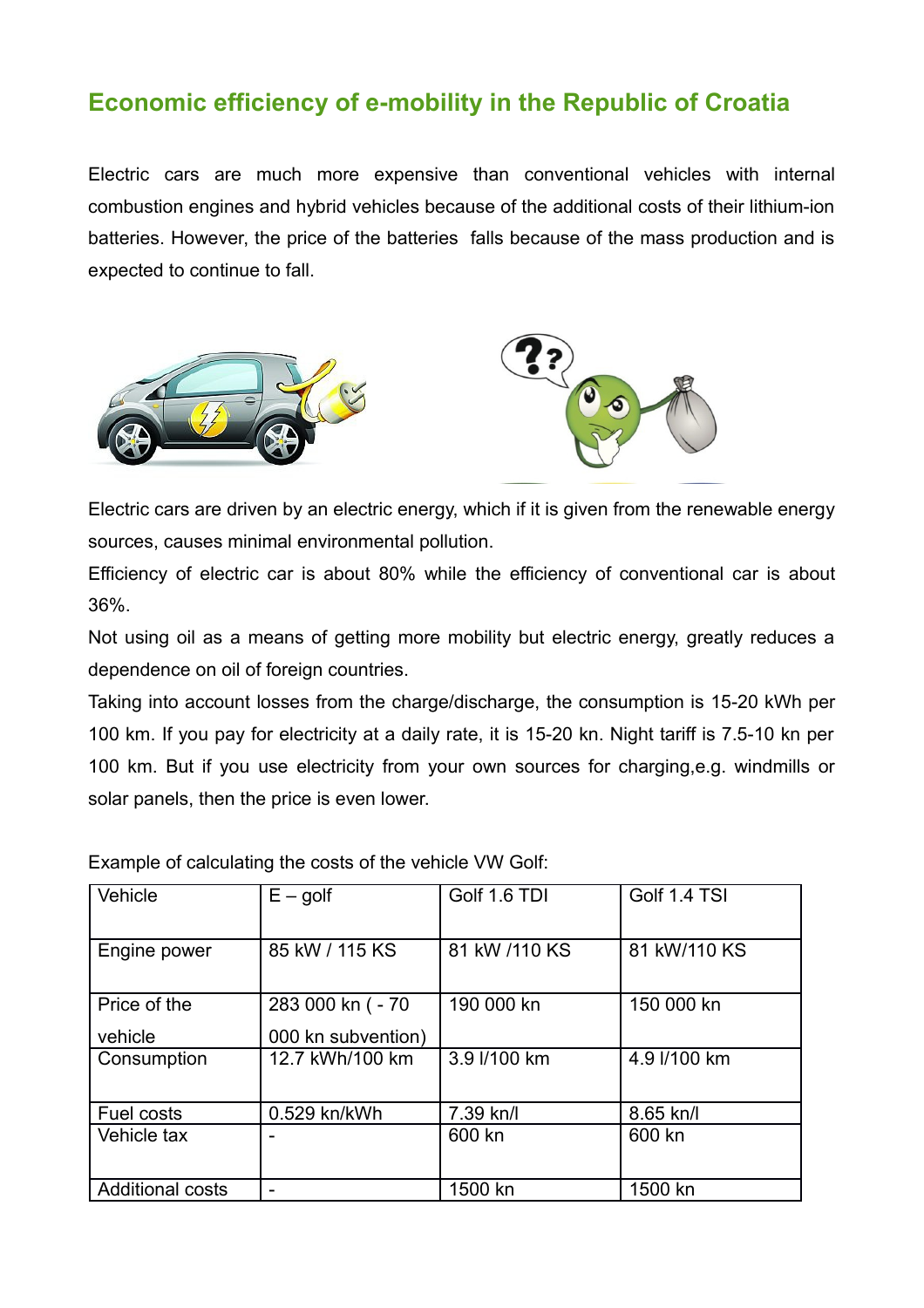|                   |            | (maintenance) | (maintenance) |
|-------------------|------------|---------------|---------------|
| l Costs at 15 000 | 1007,75 kn | 6423,15       | 8457,75 kn    |
| km                |            |               |               |
|                   |            |               |               |

Data source: www.autozubak.hr (8th February, 2016.), fuel costs on 8th February, 2016.

If we consider the average travelled annual mileage, the costs of using electric vehicles are much lower than in conventional vehicles.

Maintenance costs are totally minimal and it is also important to note that with the goverment incentive, for an electric vehicle there are no additional costs for taxes on vehicle.

|                    | <b>POWER</b> | <b>REA</b> | <b>TYP OF</b>  | <b>CHARGI</b> | <b>PRICE OF</b> |
|--------------------|--------------|------------|----------------|---------------|-----------------|
|                    | <b>kW/KP</b> | CH         | <b>BATTERY</b> | <b>NG</b>     | <b>VEHICLE</b>  |
|                    |              |            |                | <b>TIME</b>   |                 |
| <b>TYPE OF</b>     |              |            |                |               |                 |
| <b>VEHICLE</b>     |              |            |                |               |                 |
| <b>Citroen C-</b>  | 49 / 65      | 150        | Li-Ion         | 6             | 230.000         |
| Zero               |              | km         |                | sati          | kn              |
| Mitsubishi i-      | 49/65        | 160        | Li-Ion         | 8             | 202.000         |
| <b>Miev</b>        |              | km         |                | sati          | kn              |
| <b>BMW i3</b>      | 125/         | 160        | Li-Ion         | 5,5           | 29.400          |
|                    | 170          | km         |                | sati          | €               |
| <b>KIA Soul</b>    | 81/          | 212        | Li-Ion         | 14            | 25.880          |
|                    | 110          | km         | Polymer        | sati          | €               |
| <b>Nissan Leaf</b> | 85/          | 199        | Li-Ion         | 10            | 29.690          |
|                    | 109          | km         |                | sati          | €               |
| <b>VW e-Golf</b>   | 85/          | 190        | Li-Ion         | 13            | 283.000         |
|                    | 115          | km         |                | sati          | kn a            |
| <b>VW e-Up</b>     | 60 / 82      | 190        | Li-Ion         | 9             | 191.000         |
|                    |              | km         |                | sati          | kn              |
| <b>Tesla Model</b> | 225/         | 390        | Li-Ion         | 10            | 65.000          |
| S                  | 306          | km         |                | sati          | €               |
| <b>Ford Focus</b>  | 107/         | 162        | Li-Ion         | 11            | 33.605          |
| <b>Electric</b>    | 145          | km         |                | sati          | €               |
| <b>Renault Zoe</b> | 65 / 88      | 210        | Li-Ion         | 16,5          | 21.700          |

## Prices of the electric vehicles in the Republic of Croatia in 2015: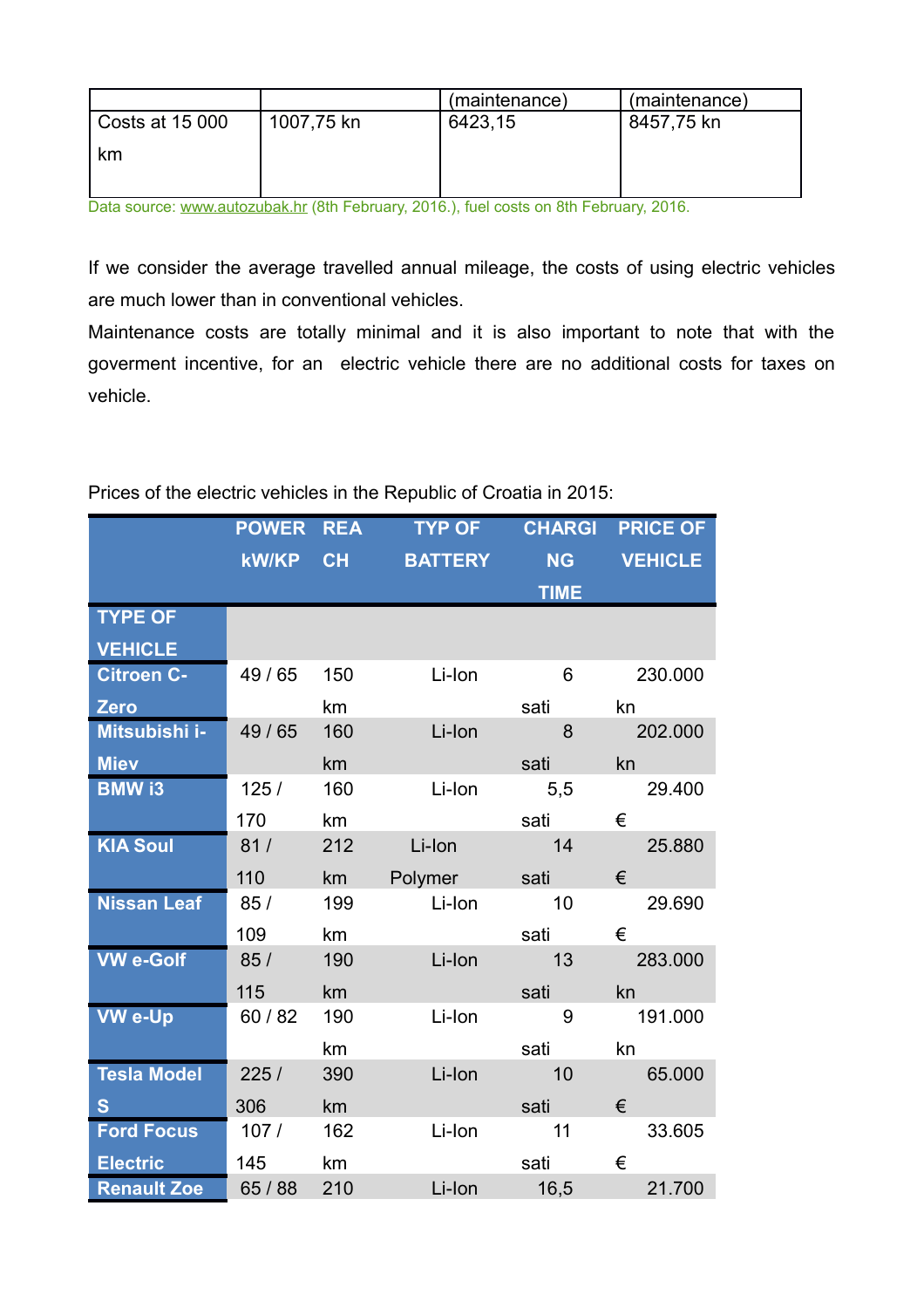|                          | km |        | sati | = |        |
|--------------------------|----|--------|------|---|--------|
| Smart Fortwo 55 / 75 145 |    | Li-Ion |      |   | 19.000 |
| -ED                      | km |        | sati | ₽ |        |
|                          |    |        |      |   |        |

Although the starting price of electric vehicles is greater than the other, what we can see from the previous table, when we add up the costs of maintaining and charging, or refueling, the use of an electric car saves between 5000 – 8000 kn.

Therefore, with the incentive of 70 000 kn to the buyer, on average, already after 5 years it pays the difference in the price when he bought the car. Fund for Environmental Protection and Energy Efficiency in the period from 2014. to 2015. spent 29.7 million kn of incentives for the purchase of hybrid, plug-in and electric vehicles.

Demand for electric vehicles is increasing year by year. The trend is subject to various factors such as: economic growth, the demographic composition of the population, the availability of eco-incentives, the purchasing power of citizens, the supply of electric cars, the infrastructure of electric filling station,...

It is also necessary to note that the trend will increase at the moment the fleet sales start; high profitability of electric cars such as vans, vehicles for short distances in cities, rent a cars and commercial vehicles (cars utilities).



Picture: The demand trend of electric cars in the Republic of Croatia

One of the biggest weaknesses of electric vehicles application in Croatia is a small bottlers offer. With the increasing demand for electric vehicles, appears the increasing supply of electric filling stations. In 2015 , Zagreb County has given 630.000 kn ( 80.000 euros ) to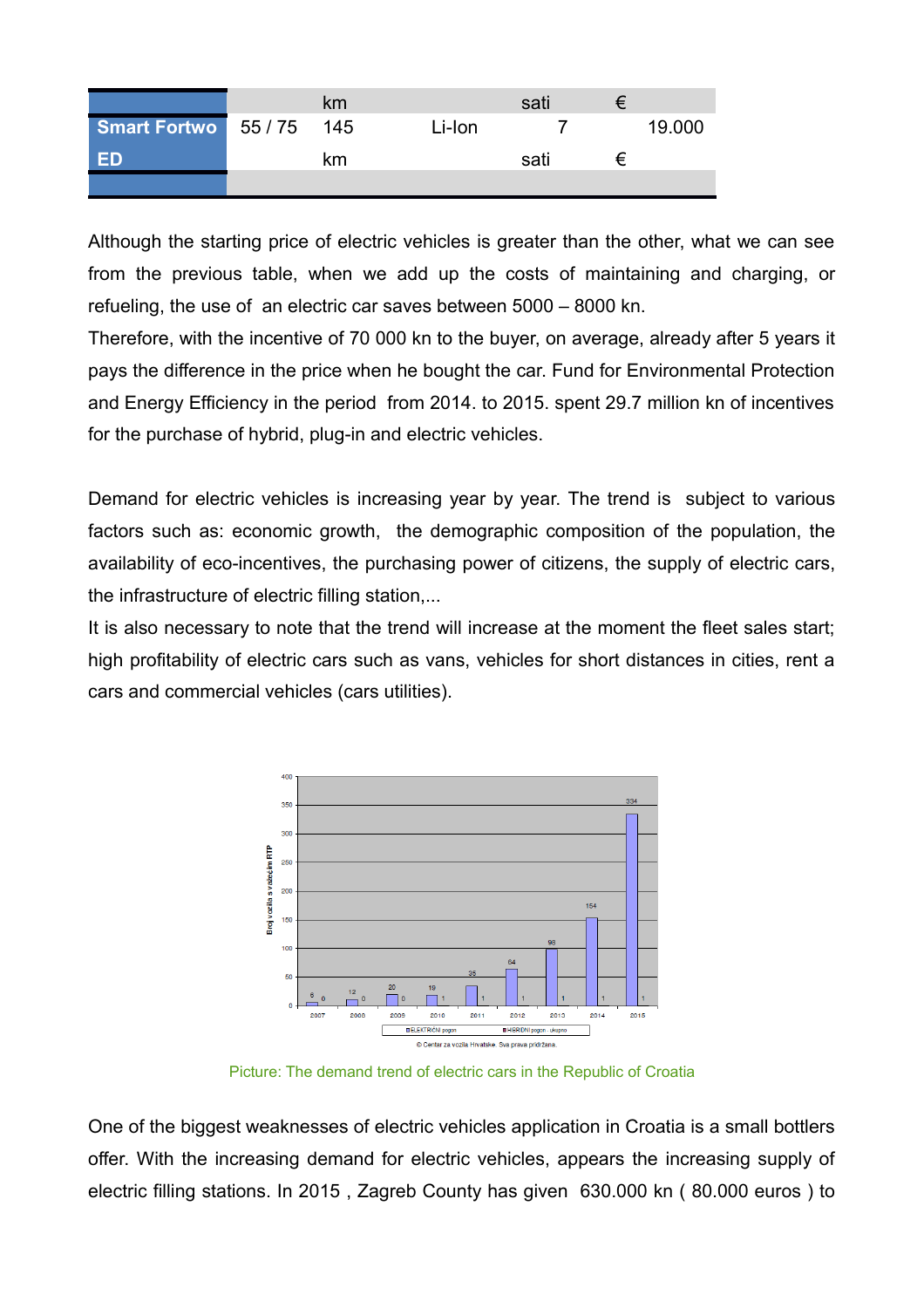the cities in its area for the construction of electric filling stations.

The grants are given as part of a pilot program of the Zagreb County to urge the construction of filling stations, which are co-financed by national and EU funds, in the cities of Zagreb County. The same trend of increasing e-filling stations offer is also present in the rest of the country.



HEP (Hrvatska elektroprivreda – Croatian Electricity Company), the main distributor of electricity in the Republic of Croatia, will build public infrastructure according to its Strategy 2020., which established 345 locations ,covering highways, towns and villages located on state and county roads.

The plan is to place ultra-fast DC bottling plants, which fill the battery for 15 to 30 min., on the highway,providing the necessary link between the major Croatian cities, especially between Zagreb and Split, and the goal is to set up filling stations for electric vehicles at service stations on the motorway. In this way, with the construction of the AC filling stations in the cities, HEP will build a network in Croatia and anyone with a pure electric vehicle or plug-in hybrid electric vehicles will be able to use them.

By implementing a public accessible electric vehicles bottler network, Croatia becomes one of the members of the European Energy Highways and in accordance with Directive 2014/94/EU of the European Parliament and of the Council of 22 October 2014., HEP (the branch office for alternative fuels infrastructure) will allow access fee and other e-mobility service providers to use this infrastructure.

We will be able to find bottling plant for our new cars within the public garage, shopping centers, office buildings and so on.

Unlike conventional vehicles, electric vehicles can be recharged at home while the public infrastructure will serve for recharging batteries, filling in an emergency when the customer forgot to charge his vehicle.